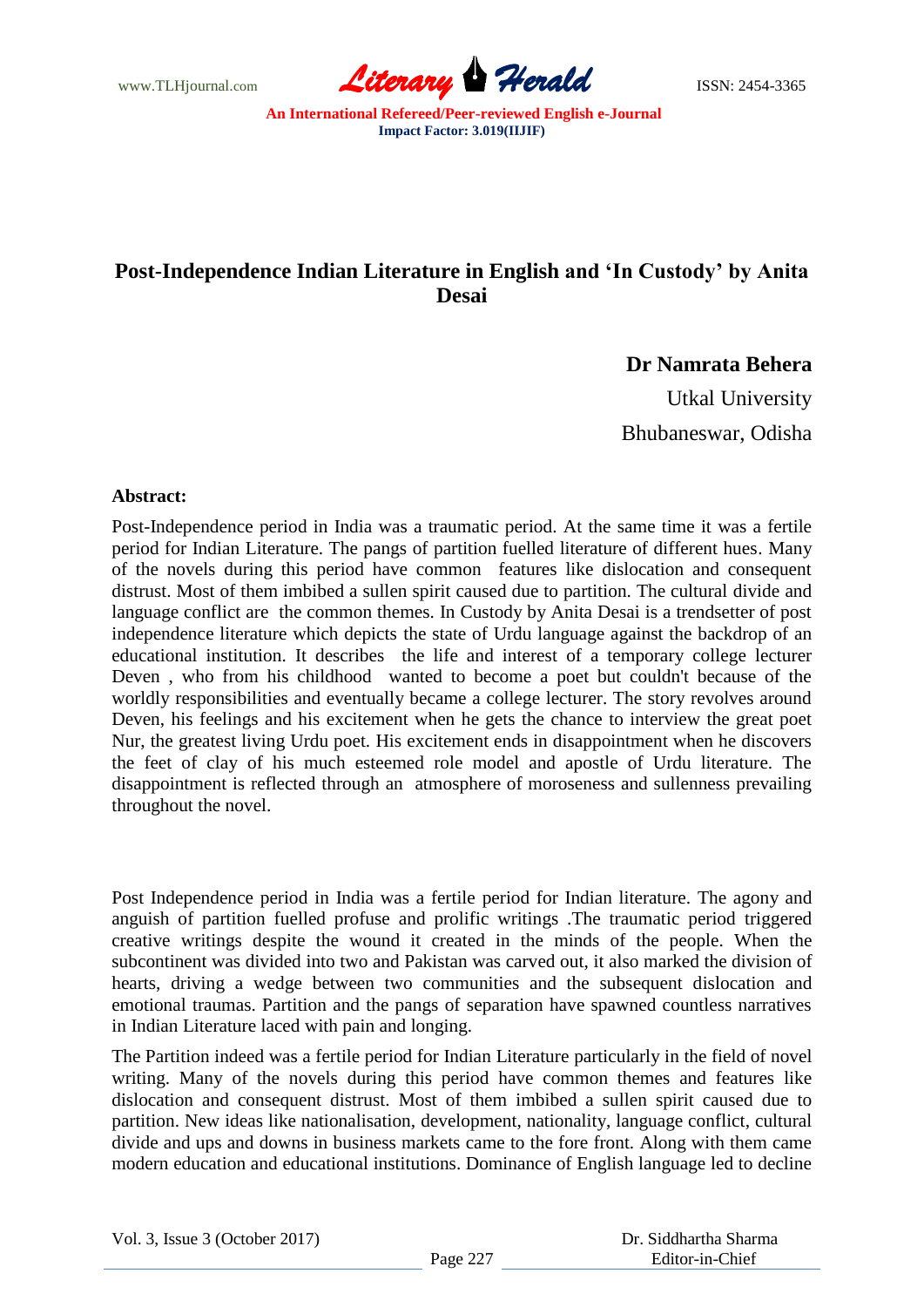www.TLHjournal.com *Literary Herald*ISSN: 2454-3365

of classical language like Urdu. Besides language conflict, came the cultural divide among the people having western education and the traditional roots. It led to a thematic change in writings, depiction of progressive trend prevailed and positive kind of social awakening was fully attempted.

In short the post independence literature is pregnant with many wonderful writings and witnessed the exposition of many exuberant writers. India as ever is rich in its literary outputs, and with the abundance, ambiance and the innovative attitude of our writers it has remained rich and robust among other world literatures.

Appearance of many valuable women writers is a remarkable outcome of the progressive perspective that was prevalent during this period. Anita Desai is one among the best and is well known for her realistic narration of the post partition culture. She is a master creator of very sensitive characters particularly women characters. She along with Balraj Khanna also depicted academic and educational institutions as they provided the right setting for language and cultural conflict.

Anita Desai"s In Custody and Balraj Khanna"s Nation Of Fools, two of the major novels of this era depict how campus setting has been used by them in the larger backdrop of post independence and post partition to depict themes close to their hearts.

In Custody by Anita Desai is a trendsetter of post independence literature. Rated as "A magnificent novel" by Salman Rushdie and shortlisted for the Man Booker prize, *In Custody* by Anita Desai**,** depicts the state of Urdu language against the backdrop of an educational institution. It describes the life and interest of a temporary college lecturer Deven , who from his childhood wanted to become a poet but couldn't because of the worldly responsibilities and eventually became a college lecturer. The story revolves around Deven, his feelings and his excitement when he gets the chance to interview the great poet Nur, the greatest living Urdu poet. Nur used to be the inspiration for Deven once. Like R.K. Narayan"s *The Bachelor of Arts* and *The English Teacher*, we find graphic description of college and school scenes in this book. There is also some similarity between Narayan"s Malgudi and Desai"s Mirpore.

The novel begins with a college scene. The readers find Deven, the Hindi lecturer in Lala Ram Lal College at Mirpore, a small town, buying cigarettes in the college canteen when he encounters his old friend Murad, an opportunist who has come from Delhi to meet him with a sinister design and forces him to skip his class. They "walked away from the canteen, across the dusty field that separated the corrugated iron shack of the canteen from the brick building of the college where Deven taught." Deven was uncomfortable because the students were watching the encounter and tried to wriggle out of Murad's grasp.

Escaping from Murad"s grip, Deven rushes towards his class and in his haste dashes against a group of girl students which "caused much offence, affront, tittering and giggling" among the students. He tried to "construct an authoritative teacher-self out of his jolted nerves and distracted ways" inside the class room, where there was "much scraping of chairs and shouting across desks." Being aged and "Withered as the last leaf upon the tree, Shaken by the chill blast of winter," he is used to recite poetry aloud , a habit he had inherited from his school teacher father. But the class is not amused. Rather they had an expression "of boredom, amusement, insolence and defiance", which forced Deven to look towards the door that "opened onto the passage, freedom and release." His student- unfriendly habits like ignoring the class, speaking to him made him "a boring teacher who could not command the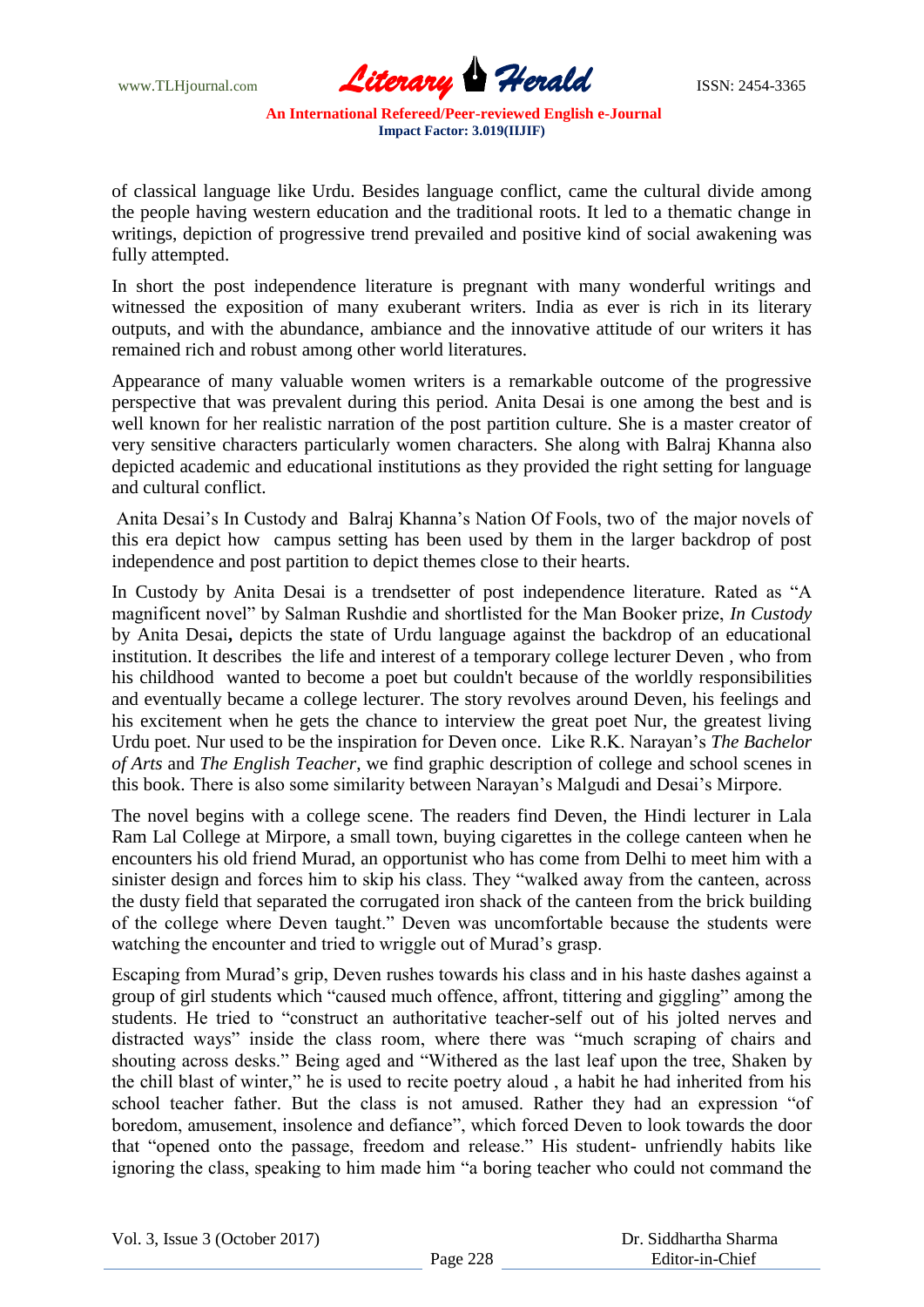

attention, let alone win the regard, of his unruly class". After the class, while having his lunch with Murad in a restaurant, Murad suggests him to interview the famous Urdu poet Nur for the special issue of his magazine, "Awaz". Having always loved Urdu poetry and missed the chance to be an Urdu language professor, he is excited to go to Delhi. Even though he shrinks at the idea of possibly being exploited by his sharp and selfish friend Murad, the dream of meeting Nur and to enrich the literary circle with his presence draws him on. So he sets off on a number of adventures on Sundays, the one free day that he should have spent with his wife and son.

In Chapter 2, the scene moves from the college to Mirpore. When Deven boards a bus at Mirpore to go to Delhi, the small town comes to his mind as a flash back. "Those shacks of tin and rags" ,"the roads that ran between their crooked rows", "the citizens of Mirpore, petty tradesmen rather than agriculturists", "the small mosque of marble and pink sandstone" built by the Nawab to commemorate his safe escape during Mutiny of 1857, but now overgrown by shacks, stalls, booths, banners, debris and homeless poor of the bazaar. So also the temples, numerous but without any history, the artificial tank, the shabby municipal park are the landmarks of this small town. Unlike Malgudi which is shown in a positive light in R.K.Narayan"s novels, Mirpore is rather depicted in a somewhat bleak manner signifying the state of Urdu language, a theme of the novel and the trend of post independence era. Mirpore is also dotted with "the college where Deven taught and some of the schools…. named after Lala Ram Lal, Mahatma Gandhi, Swami Dayanand and Annie Besant." "The bus rumbled past the graffiti-scarred yellow walls of the Lala Ram Lal College, its dust field and barbed wire fencing, past the red brick walls of the Swami Dayanand Veterinary and Agricultural College which seemed to have no human population but was set in surprisingly lush grounds of green, waving grain and bougainvilleas that ran rampant along the boundary fence, several outhouses full of mud and dung and domestic beasts, and then it was out in the countryside."

The sullen atmosphere is perceptible throughout the novel, in keeping with prevailing trend of post partition period. The low key atmosphere continued when the scene changes from Mirpore to Chandni Chowk, Delhi which was like a "pullulating honeycomb of commerce" where he fulfilled his long cherished desire to meet his hero, the Urdu poet, Nur. The meeting was disappointing. He found the feet of clay in his demigod and returned to his campus life disheartened and disillusioned.

The atmosphere of moroseness and sullenness is further evident in the novel(in Chapter 6) when the writer depicts its "annual spring cleaning" to spruce up the campus and "to make them look fresh and sylvan" in view of imminent annual board meeting. But how these exercises are futile and money is wasted in such renovation jobs in a campus have been depicted. The electrician changing the electric bulbs is morose because he knows that within a week all will be stolen or smashed again. The water cooler is put in such a place that it was destined to leak and rust in the centre of a permanent puddle that students' shoes tracking through turned to liquid mud. Graffiti, which are common in a campus, were scratched before the annual board meeting.

Frenzied preparation for the annual board meeting of the college makes the college setting lively. Overnight erection of a marquee, the Principal in his newly dry cleaned grey suit receiving guests, the Principal's wife, "in a new saree of Japanese nylon printed all over with sprigs of brown and violet flowers" coming forward with folded hands to receive the chief guest, the chief guest's joke are depiction of typical college annual day. The annual event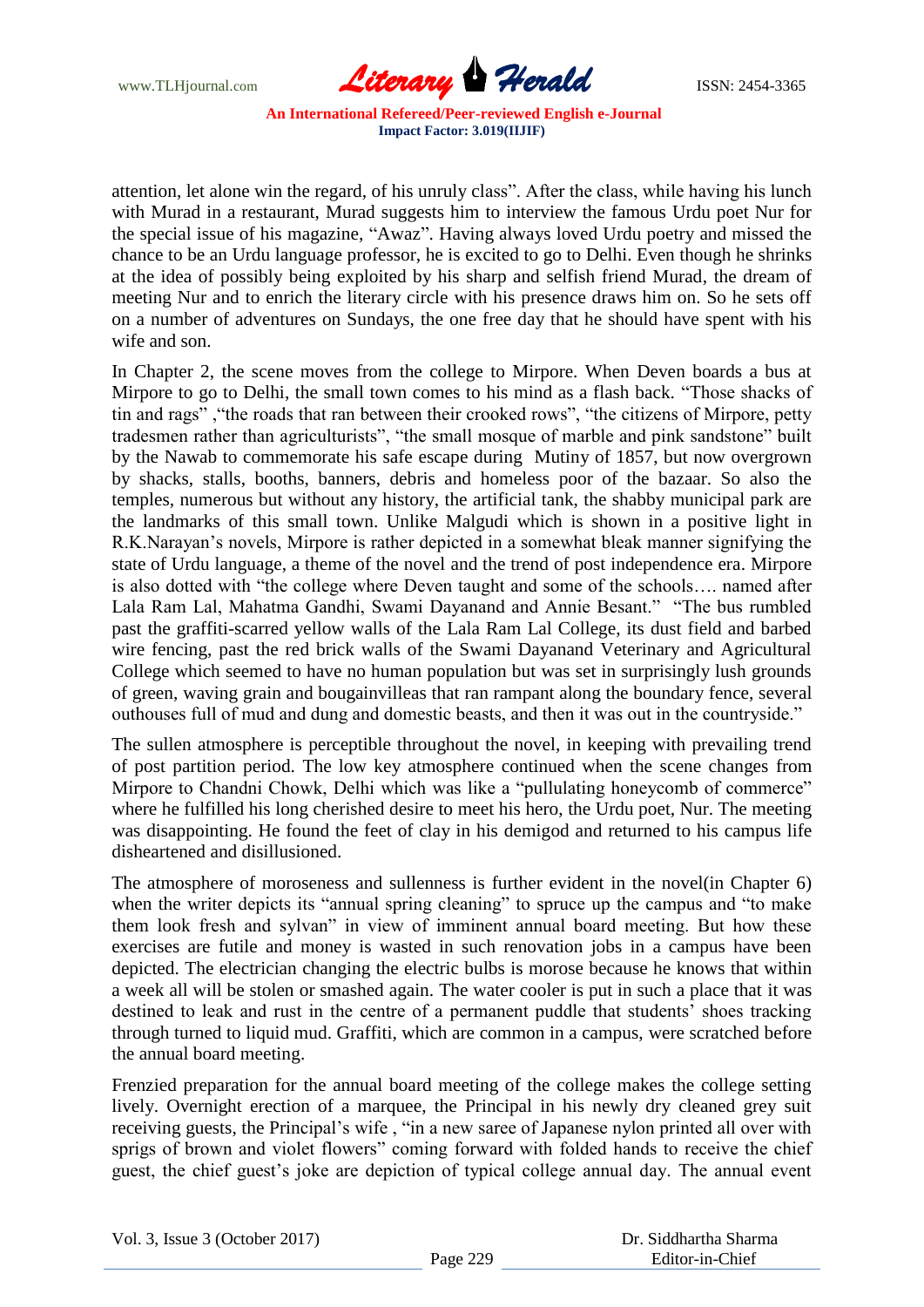

comes to an end with "a sound of splashing and spilling then, of clinking and clattering, of sloshing and giggling".

The element of satire is quite perceptible when the author describes the head of the Urdu department , Abid Siddiqui who, "in keeping with the size and stature of the department, was a small man, whose youthful face was prematurely topped with a plume of white hair as if to signify the doomed nature of his discipline". Despite the small size of the Lala Ram Lal college and the decadence of the language, Urdu has been retained as a subject due to the legacy of the erstwhile Nawab ruler of Mirpore. Urdu has been reduced to a state of "a language that had become doomed the day the Muslims departed across the newly-drawn border to the new country of Pakistan."Naturally the students of this subject were few and so were the admirers. But one exception was Deven Sharma, who never misses an occasion to converse with lonely Siddiqui who finds Urdu as scarce as salted cashew in the annual function.

The invasion of new electronic gadgets like tape recorder is a sign of the modernity in that period, particularly in the context of teaching aid. When Deven said he was going to tape the life history of great poet Nur, the surprise of Siddiqui knew no bounds. To whet his appetite, Deven suggests to make a proposal to the Principal to allocate some funds to buy a tape recorder for the department and "to begin the era of electronics in our college." But it rebounded as Siddiqui cleverly wriggled out by saying "how can a timid rabbit like myself approach King Leo in his den?"Rather they can approach the registrar whom the author describes as King Leo's chief minister, Mr. Jackal, to the amusement of Deven.

While discussing about fund allocation, the discrimination between science subjects and humanities section came to the fore. Deven "was perfectly aware that funds were being made readily available to the science departments, that the Sciences were the rajas of the empire with the humanities pushed to the dustier and more neglected corners where they languished."Even among humanities there is class distinction. "If any of the humanities departments received any attention, it was those of economics and political science."The language departments were "not worthy of any attention" and remained neglected and uncared for.

The writer also depicts the dichotomy in the educational system of the nation where students with scientific backgrounds are meant for the luxuries of life whereas those with a knack for humanities are shown to rot in dingy classrooms. This fact is also revealed in the way in which Deven's Hindi students take technical classes outside in order to get employment, giving least importance to the learning of the subject within the college premises. This is a reflection of the fact that the art, culture, heritage and history of the country lies threatened in front of the emerging technological boom of the globe. This is true even today and is a glaring blemish in the academic scenario.

Another aspect of sordid nature of campus life is brought to the fore, when a section of lecturers construed Deven"s weekly trips to Delhi as romantic trips. Gossips and attributing fancied opinion on others are common in a campus. So also insensitivities and crudity of colleagues as also threatening by rowdy students are daily regimen of an academic setting. Since he is a meek character, even the students of his college would threaten him**:** "Meet us behind the college and see what we do to you"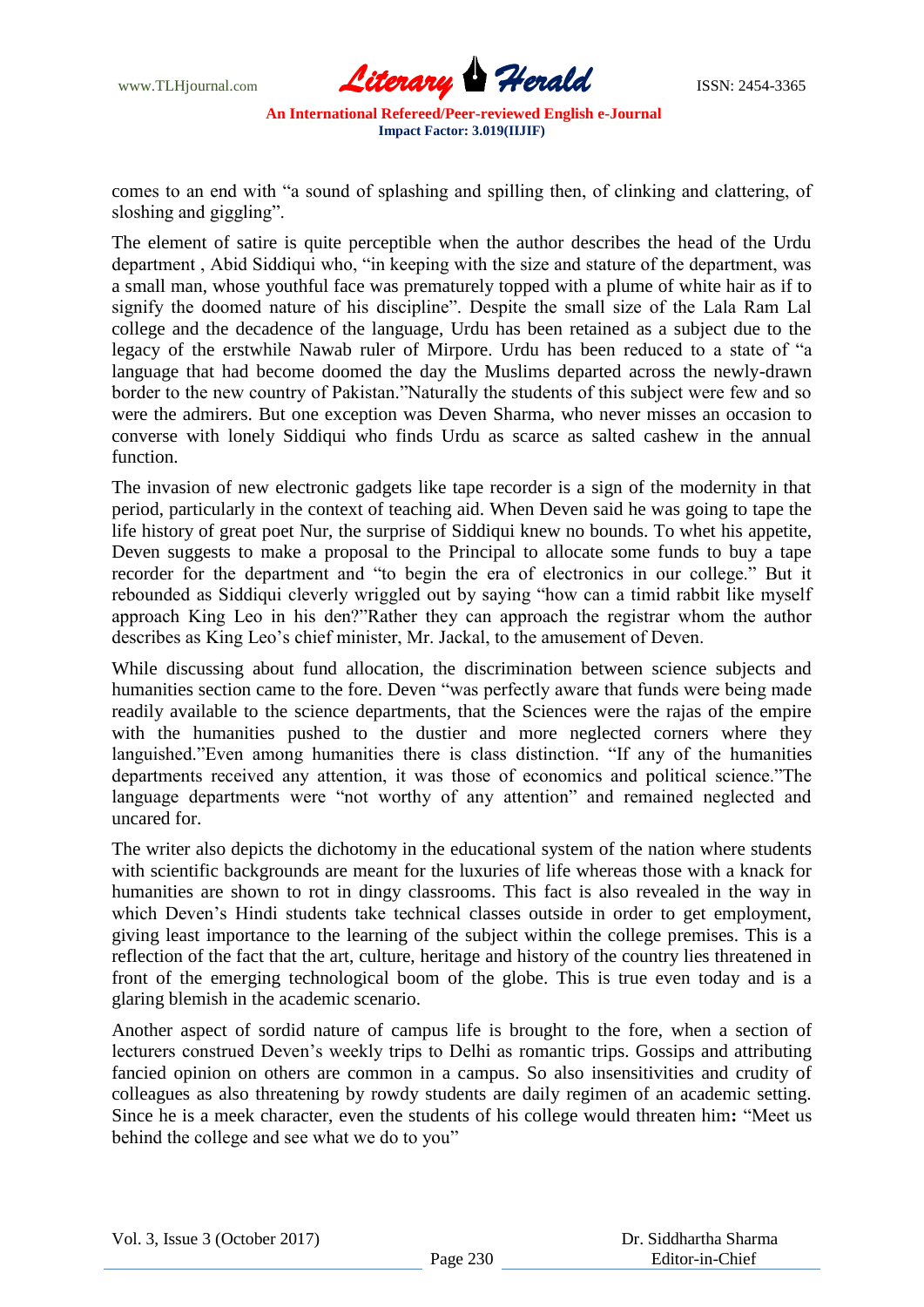www.TLHjournal.com **Literary Herald ISSN: 2454-3365** 

Other common features of apathy and passivity are stained wall and the rusty steel furniture, the apathetic doorman of the registrar"s office encountered by Deven when he goes to meet the registrar. Fanciful that he was Deven at times imagines he would "move into the world of poetry and art leaving behind these college grounds, these fields of dust, these fences of rusted barbed wire, these groups of hostile and mocking young students at the gate and the bus stop."

The language controversy is yet another facet of post partition period in this novel. Deven loves Urdu and Urdu poetry but has to choose Hindi as a subject for teaching because of its value in the job market. . He says: "I am only a teacher……..must teach to support my family."Otherwise he has great love for Urdu poetry and fondly remembers his father's liking for it. On the other hand, the people like the head of the department of Hindi in his college, associate language with community and dislike Deven"s love for Urdu. When he applies for one week"s leave to conduct an interview with the legendary Urdu poet Nur Shahjahanbadi ; the head of the department, Trivedi, bursts out: "I"ll get you transferred to your beloved Urdu department. I won"t have Muslim toadies in my department; you"ll ruin my boys with your Muslim ideas, your Urdu language. I"ll complain to the Principal, I"ll warn the RSS, you are a traitor." Trivedi"s violent reaction to Deven"s request clarifies how language becomes a signifier of religious identity and national loyalty. This linguistic confrontation leads to communal riots. The novelistic discourse here gains greater relevance in terms of contemporary language base politics gaining significance in political and social affairs. The novel presents the Hindi -Urdu controversy that involves communal implications and does not allow the languages to become objective mediums of communication. This controversial issue taken up in the novel has been aptly explained in the following words: "The Hindi – Urdu controversy by its very bitterness demonstrates how little the objective similarities between language groups matter when people attach subjective significance to their languages. Willingness to communicate through the same language is quite a different thing from the mere ability to communicate."

Along with language controversy, the author has depicted the social evils prevailing in Indian society like alcoholism, poverty, superstitions, fight for religion, brain drain, domestic violence, exploitation of poor by the rich etc. Murad earns more but never pays Deven for his contributions even though Murad is the son of a rich businessman and Deven of a poor widow. She has also portrayed the true picture of the plight of teachers, poets and the deprived ones struggling for name, fame and wealth. In the present novel Anita Desai has tried to bring up a new issue of problems of extinction of a language like Urdu after the partition of India and Pakistan.

Deven, the protagonist is fond of Urdu poetry. The whole novel is cleverly woven around Deven"s preparations and efforts to interview Nur. Deven has not been able to do much in life. He lacks confidence. Deven finds his hero's house a house of misery and confusion. Having sunk into a senile old age, surrounded by fawning sycophants, married to a younger calculating wife who wants to use his glory to win herself fame, Nur is not what he once was. Perhaps he always was like this. **'**It was clear to Deven that these louts, these lafangas of the people around him are constantly pouring out benefits from his simplicity, weakness of not able to put forth his ideas, and innocence, he acts like a puppet in their hands because when it is a choice between head and heart, he chooses heart." When Murad approaches him to interview Nur, Deven realizes it is a dream come true. Desai has portrayed a weak protagonist who is easily driven by others and who like a true Shakespearean protagonist of a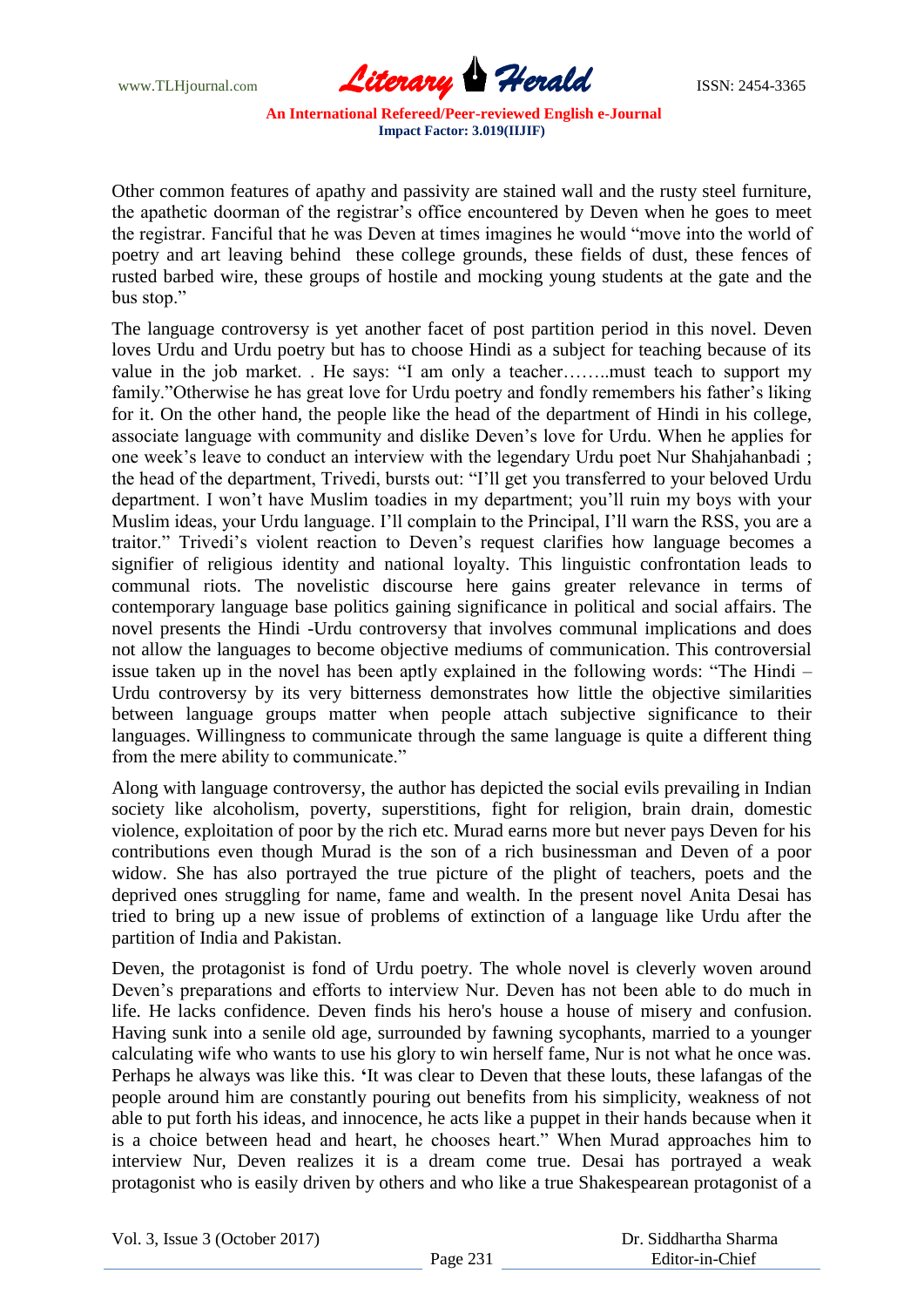

tragedy is held between the decision of whether to interview Nur or not .While climbing up the stairs of Nur"s house, Deven lives a whole life and the writer seems to suggest that he will have to climb up very high to reach the status of Nur. The dirty, old furniture in Nur's room shows the value and status of the old Urdu poet after partition among the rising Hindi poets in India. The room is dark and seems to reflect the true picture of the language Urdu which is in total darkness. But the poet in white clothes sitting in that dark room shows the status enjoyed by him even after partition.

"It was clear to Deven that these louts, these lafangas of the bazaar worldshopkeepers, clerks, bookies and unemployed parasites- lived out the fantasy of being poets, artists and bohemians here on Nur's terrace in Nur's company."

Nur, like a withered leaf waiting for its decay, is barely able to respond. But his weak stature seems to get electrified after he has consumed alcohol. He forgets that he is a poet- rather he behaves like a common Muslim who feels rejected, neglected and dejected. He hates "Hindi wallahs'. He is trapped in the vanity of Imtiaz Begum, now his second wife, a prostitute who has ruined the life of the poet. She is so called lover of poetry and herself a poetess. She is jealous of Nur"s skill and competes with him by holding "mehfil" of poetry where she recites her poems in public. Deven, the middle aged man, is drawn to this old poet, wishing to help and protect him though he cannot defend himself. His repeated visits to Nur"s place and the experiences hunt him even after returning home. He gets acquainted to some new aspects of life. Nur has two wives and feels guilty of not providing a good living to his family. This forces Deven to think that he too does not give any time to his wife Sarla and son Manu.

The setting and locale of Nur"s residence are symbolic of dereliction and filth. Deven finds himself entrapped and could not find an exit from the mazy surroundings. Nur's residence was in Chandni Chowk which looked like a market in a nightmare. The peeling, stained walls of the office buildings wore a squalid look. Deven could not imagine the dwelling of his hero among these ruins. The stench of unclean lanes, overflowing gutters, quacks with their powders held his breath. Chandni Chowk had witnessed the mutilated bodies of its residents during partition. It seemed as if someone has pulled out its liveliness and cursed it with morbidity. Siddiqui, the head of Urdu department is symbolic of past grandeur of Muslims. He is not entrusted with the job of custodian of Nur"s poetry because he himself is living on the fringe of the society. Murad chooses Deven for this vocation as he belongs to the emergent group which is Hindi. Siddiqui"s home in a dilapidated villa has an air of impeccable royalty and majesty. He is the silent spectator scrutinizing the shifting interests of the society. His ancestral home is his lucrative commodity which he plans to sell to some landlord. He is unmarried and spends lavishly on himself and his friends and patronizing by nature.

We find in the novel conflict between tradition and modernity, which is a common trend during this era. Urdu poetry, symbolizing tradition is on decline after independence. The inherent love and divinity of Urdu poetry is lost in quest for materialism of post colonial time. The modern era doesn"t recognise love and adoration as the Islamic era did. The modern era has been about materialism and success at any cost which has affected familial as well as social relationships to a considerable extent. The society has been in transition and constant change in definition of relationships among the members in the society in the materialistic world has been dominating the field of literature to a considerable extent. This is presented with the delineation of Murad, Nur, the wives of Nur and the Urdu lecturer in the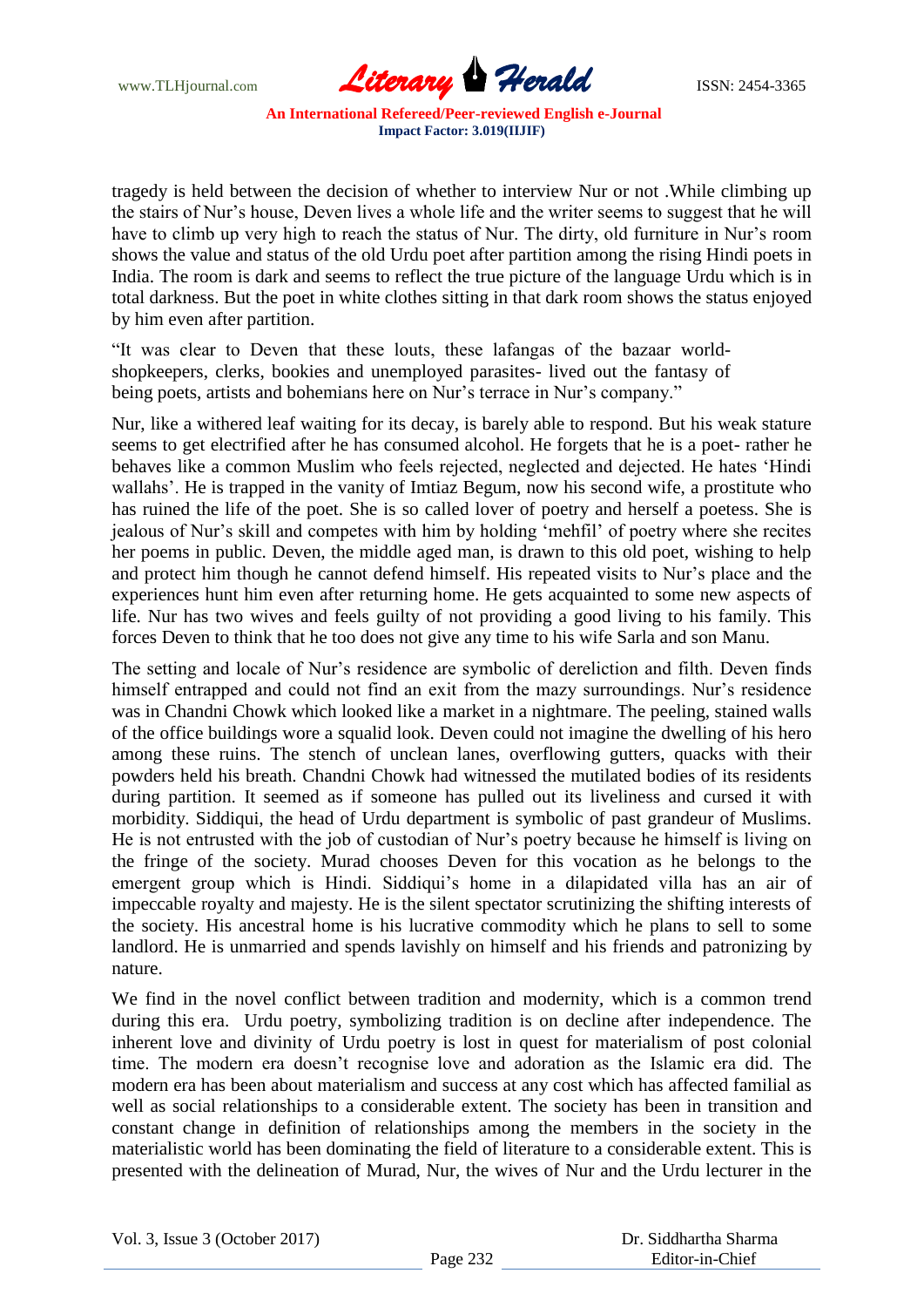

college where Deven also serves. Urdu was popular with the Mughals and now Hindi is popular. No sooner does Deven reach Nur"s house, the politics of languages is discussed at large between the two. Deven finds himself frightened but Nur must say whatever comes to his mind. The discussion switches over to the literary awards with such remarks as the general idea in the bazaar is that Gobind"s latest poem cycle will win the Sahitya Academy Award for Hindi this year.For Urdu the remark shall be: "No book was judged worthy of the award this year'

People constantly make fool of him and he has to bear the brunt. Every effort made by Deven ends in defeat. He is also a failure like Nur. In order to save the name and works of Nur for posterity, he decides to record his voice on tape for his small-town university. In the process Deven is exploited monetarily and emotionally. Nur's family demands money to keep themselves happy, Murad refuses to pay him for submissions to his self-proclaimed literary magazine. His wife Sarla is indignant at his frequent movements and his fellow professors think he is having an affair in Delhi. The saddest part is the result of the sessions. Drunk and encouraged by his admirers who follow him along to the sessions, Nur offers nothing.

Anita Desai has brought a lot of symbolism in this novel. The whistle of the train seems to be the call of life to Deven trapped in his circumstances. When Nur goes up on the terrace, he is attacked by pigeons symbolizing the demand of Urdu lovers asking protection for the language and Urdu poetry. Pigeons were once used as messengers. So, they bring here the message of the community that loved Urdu language but now witnessed its downfall. Pigeons also symbolize peace. They surround the poet who has completely lost his peace of mind. His mind is now full of burning political issues of partition and diminishing status of Urdu language.

The novel from beginning till end revolves around Deven trying to interview Nur. He succeeds in recording some verses in the poet's voice but the tapes are in poor condition. The voice cracks and there are many other technicalities. Deven lacks future insight. It is this weakness that puts him into troubles one after another. He thinks he was going to bring the poet out of dark lanes into new lights but he ends up being exploited by all around him including the poet. Nur keeps on sending letters and telegrams to Deven demanding money on one pretext or another. His first wife has already taken money from Deven. After Nur"s death, she sends Nur's bills to Deven. Murad demands copyrights in lieu of help.

The novel can be regarded as an optimistic tale of Deven and Nur in spite of the repeated pessimisms hovering in their lives. This is because Nur at the end finds himself a custodian and Deven gets the opportunity to take the custody of the divine poet whom he almost worshiped. It was a name that opened doors, changed expressions, caused dust and cobwebs to disappear, visions to appear, bathed in radiance. It had led him on to avenues that would take him to another land, another element. This is an achievement in itself. The novel is a portrait of human lives as it exists in their own exclusive circumstances, of the hypocrisy and pretension lying within the human spirit, of the difference between the towthe town and the city life, of human helplessness and oppression on the road to aspirations.

The author has also depicted diversity in cultures when she describes the meetings in the house of Nur in the evenings. Nur"s house is supposed to have some gathering where the visitors are divided into camps like Persian Camp, Hindustani Camp, Pakistan Camp .They are discussing things over drinks and *biryani*. This symbolizes their lack of serious effort because after drinking too much, they go to sleep rather than work practically. When Deven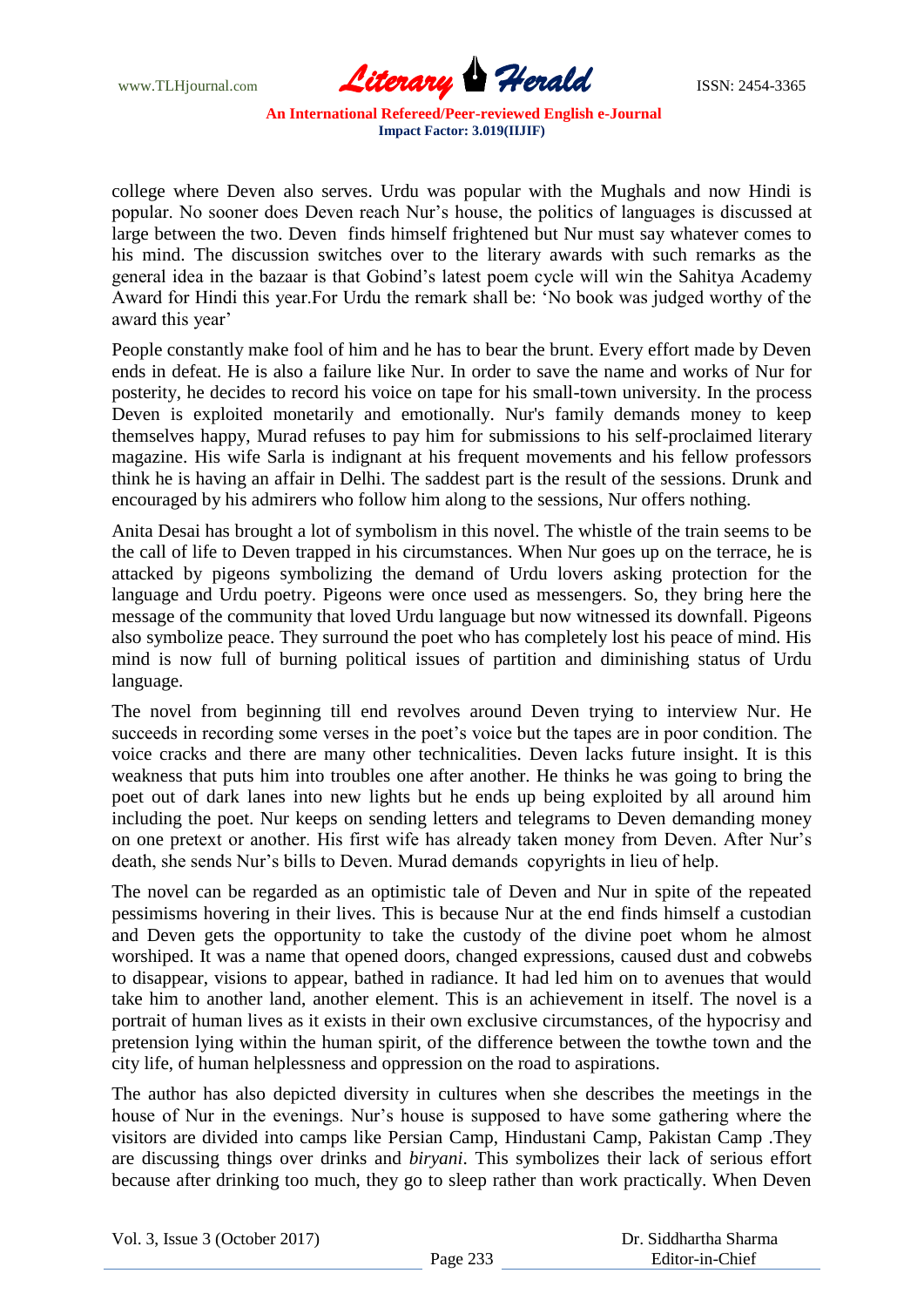

sees this type of the group of poetry appreciating people, he develops a dislike for them because they appear as "shopkeepers, clerks, bookies and unemployed parasites".

Deven is a sufferer all through. To purchase a tape recorder and record Nur's interview, Deven had borrowed money from his college. His sincere most efforts did not bear any fruit. But the Urdu lecturer, Mr. Siddiqi is busy developing a plot for construction and is paid for that by a Delhi businessman. He is not interested in Urdu promotion. Even then, the position of this non-literary lecturer is sound in college. To get some more Delhi boarding bills paid and get the previous loans allowed, he approaches Siddiqi Sahib only. To his various questions Deven answers: "…I was fooled and cheated by everyone – the man who sold me the second hand equipments, the technicians who said he could do the recording but was completely inexperienced, by Murad who said he would pay and did not, by Nur who had never told me he wanted to be paid, and by his wife, wives, all of them.

During the very first meeting between Nur and Deven, the former teases the latter about the purpose of visit also: "It seems you have been sent here to torment me". Nur is much frustrated and he cannot even think ofhimself as a logical being anymore. He tells Deven: "I tell you? Those Congress-wallahs have set up Hindi on top as our ruler. You are its slave. Perhaps a spy even if you don't know it, sent to the universities to destroy whatever remains of Urdu, hunt it out and kill it". Gradually Deven comes to know of this man as a much debilitated being who is fond of drinks. After drinks he vomits in the house and his second wife humiliates him.

Desai's treatment of the questions related to the social role and implications of language forms the central thrust of the novel. Her motive becomes amply clear when she replies to a question related to the theme of the novel in the following words**:** "I was trying to portray the world of Urdu poets. Living in Delhi I was always surrounded by the sound of Urdu poetry, which is mostly recited. Nobody reads it, but one goes to recitations. It was very much the voice of north India. But although there is such a reverence for Urdu poetry, the fact that most Muslims left India to go to Pakistan meant that most schools and Universities of Urdu were closed. So that it's a language I don't think is going to survive in India .........There are many Muslims and they do write in Urdu; but it has a kind of very artificial existence. People are not going to study Urdu in school and college anymore, so who are going to be their readers? Where is the audience?"

At the same time the false beliefs of the people who developed a highly romantic attitude towards poetry and language also stand exposed in the novel. The poets and writers no doubts play a significant role in the progress of a language but their romantic notions tend to play havoc with it. Instead of understanding the use value of language some of them tend to attach a romantic notion of false pride in being a poet or writer in a language and, like Nur, consider certain forms of behaviour as essential. It is perhaps because of such an attitude towards poetry and language that Nur, in his senile old age, still lives with the aristocratic habits, feeding his pigeons, gulping rich food and gathering around him a group of admirers whom he supplied rich food and liquor. Treating them as the custodians of a language, and by implication a culture or cultural group people like Nur indulge in glorifying their role. Even genuine attempts of persons like Deven are spurned by Nur simply because he fails to understand language freed from established views associating language with certain cultural groups or persons and artists like himself : "Urdu poetry...How can there be an Urdu poetry when there is no Urdu language left? It is dead, finished...So, now you see its corpse lying